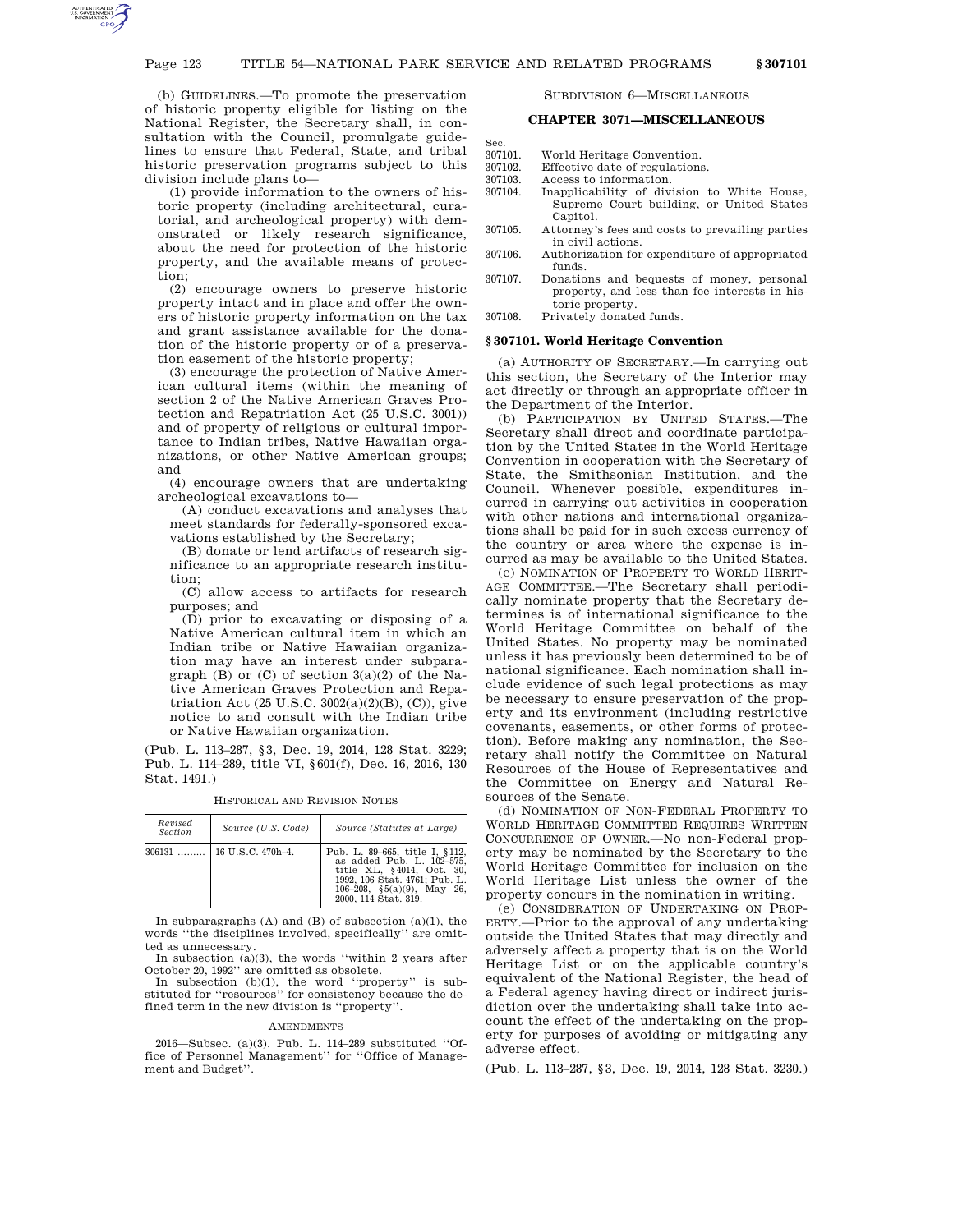| Revised<br><b>Section</b>                      | Source (U.S. Code)                                                 | Source (Statutes at Large)                                                                                                                                                                              |
|------------------------------------------------|--------------------------------------------------------------------|---------------------------------------------------------------------------------------------------------------------------------------------------------------------------------------------------------|
| $307101(a)$<br>307101(b)<br>through<br>$(d)$ . | no source.<br>16 U.S.C. 470a-1.<br>$307101(e)$   16 U.S.C. 470a-2. | Pub. 96-515, title IV, §401,<br>Dec. 12, 1980, 94 Stat. 3000:<br>Pub. L. $103-437$ , $§6(d)(28)$ ,<br>Nov. 2, 1994, 108 Stat. 4584.<br>Pub. L. 96-515, title IV, §402.<br>Dec. 12, 1980, 94 Stat. 3000. |
|                                                |                                                                    |                                                                                                                                                                                                         |

HISTORICAL AND REVISION NOTES

Subsection (a) is added for clarity because of the definition of ''Secretary'' in section 300316 of the new title.

# **§ 307102. Effective date of regulations**

(a) PUBLICATION IN FEDERAL REGISTER.—No final regulation of the Secretary shall become effective prior to the expiration of 30 calendar days after it is published in the Federal Register during which either or both Houses of Congress are in session.

(b) DISAPPROVAL OF REGULATION BY RESOLU-TION OF CONGRESS.—The regulation shall not become effective if, within 90 calendar days of continuous session of Congress after the date of promulgation, both Houses of Congress adopt a concurrent resolution, the matter after the resolving clause of which is as follows: ''That Congress disapproves the regulation promulgated by the Secretary dealing with the matter of

which regulation was transmitted to Congress on ,'' the blank spaces in the resolution being appropriately filled.

(c) FAILURE OF CONGRESS TO ADOPT RESOLU-TION OF DISAPPROVAL OF REGULATION.—If at the end of 60 calendar days of continuous session of Congress after the date of promulgation of a regulation, no committee of either House of Congress has reported or been discharged from further consideration of a concurrent resolution disapproving the regulation, and neither House has adopted such a resolution, the regulation may go into effect immediately. If, within the 60 calendar days, a committee has reported or been discharged from further consideration of such a resolution, the regulation may go into effect not sooner than 90 calendar days of continuous session of Congress after its promulgation unless disapproved as provided for.

(d) SESSIONS OF CONGRESS.—For purposes of this section—

(1) continuity of session is broken only by an adjournment sine die; and

(2) the days on which either House is not in session because of an adjournment of more than 3 days to a day certain are excluded in the computation of 60 and 90 calendar days of continuous session of Congress.

(e) CONGRESSIONAL INACTION OR REJECTION OF RESOLUTION OF DISAPPROVAL NOT DEEMED AP-PROVAL OF REGULATION.—Congressional inaction on or rejection of a resolution of disapproval shall not be deemed an expression of approval of the regulation.

(Pub. L. 113–287, §3, Dec. 19, 2014, 128 Stat. 3231.)

HISTORICAL AND REVISION NOTES

| Revised<br><i>Section</i> | Source (U.S. Code) | Source (Statutes at Large)                                                                                                                                                                                                                                                                                                                                                                                                                       |
|---------------------------|--------------------|--------------------------------------------------------------------------------------------------------------------------------------------------------------------------------------------------------------------------------------------------------------------------------------------------------------------------------------------------------------------------------------------------------------------------------------------------|
| $307102$                  | 16 U.S.C. 470w-6.  | Pub. L. 89–665, title III, §307.<br>as added Pub. L. 96-515.<br>title V. §501. Dec. 12. 1980.<br>94 Stat. 3004: Pub. L.<br>$103-437$ , $66(d)(29)$ , Nov, 2.<br>1994, 108 Stat. 4584; Pub. L.<br>104–333, div. I. title VIII.<br>§814(d)(1)(O), (2)(E), Nov.<br>12. 1996. 110 Stat. 4196:<br>Pub. L. 106-176, title I.<br>$$120(a)(2)$ , Mar. 10, 2000,<br>114 Stat. 28: Pub. L.<br>106-208, $\S5(a)(11)$ -(13), May<br>26, 2000, 114 Stat, 319. |

#### **§ 307103. Access to information**

(a) AUTHORITY TO WITHHOLD FROM DISCLO-SURE.—The head of a Federal agency, or other public official receiving grant assistance pursuant to this division, after consultation with the Secretary, shall withhold from disclosure to the public information about the location, character, or ownership of a historic property if the Secretary and the agency determine that disclosure may—

(1) cause a significant invasion of privacy;

(2) risk harm to the historic property; or

(3) impede the use of a traditional religious site by practitioners.

(b) ACCESS DETERMINATION.—When the head of a Federal agency or other public official determines that information should be withheld from the public pursuant to subsection (a), the Secretary, in consultation with the Federal agency head or official, shall determine who may have access to the information for the purpose of carrying out this division.

(c) CONSULTATION WITH COUNCIL.—When information described in subsection (a) has been developed in the course of an agency's compliance with section 306107 or 306108 of this title, the Secretary shall consult with the Council in reaching determinations under subsections (a) and (b).

(Pub. L. 113–287, §3, Dec. 19, 2014, 128 Stat. 3231.)

HISTORICAL AND REVISION NOTES

| Revised<br>Section | Source (U.S. Code)           | Source (Statutes at Large)                                                                                                                                                             |
|--------------------|------------------------------|----------------------------------------------------------------------------------------------------------------------------------------------------------------------------------------|
|                    | $307103$   16 U.S.C. 470w-3. | Pub. L. 89-665, title III, §304,<br>as added Pub. L. 96-515.<br>title V, §501, Dec. 12, 1980,<br>94 Stat. 3002: Pub. L.<br>102-575, title XL, §4020.<br>Oct. 30, 1992, 106 Stat. 4765. |

### **§ 307104. Inapplicability of division to White House, Supreme Court building, or United States Capitol**

Nothing in this division applies to the White House and its grounds, the Supreme Court building and its grounds, or the United States Capitol and its related buildings and grounds.

(Pub. L. 113–287, §3, Dec. 19, 2014, 128 Stat. 3232.)

HISTORICAL AND REVISION NOTES

| Revised<br><b>Section</b> | Source (U.S. Code)       | Source (Statutes at Large)                                     |
|---------------------------|--------------------------|----------------------------------------------------------------|
|                           | $307104$ 16 U.S.C. 470g. | Pub. L. 89-665, title I, §107,<br>Oct. 15, 1966, 80 Stat. 915. |